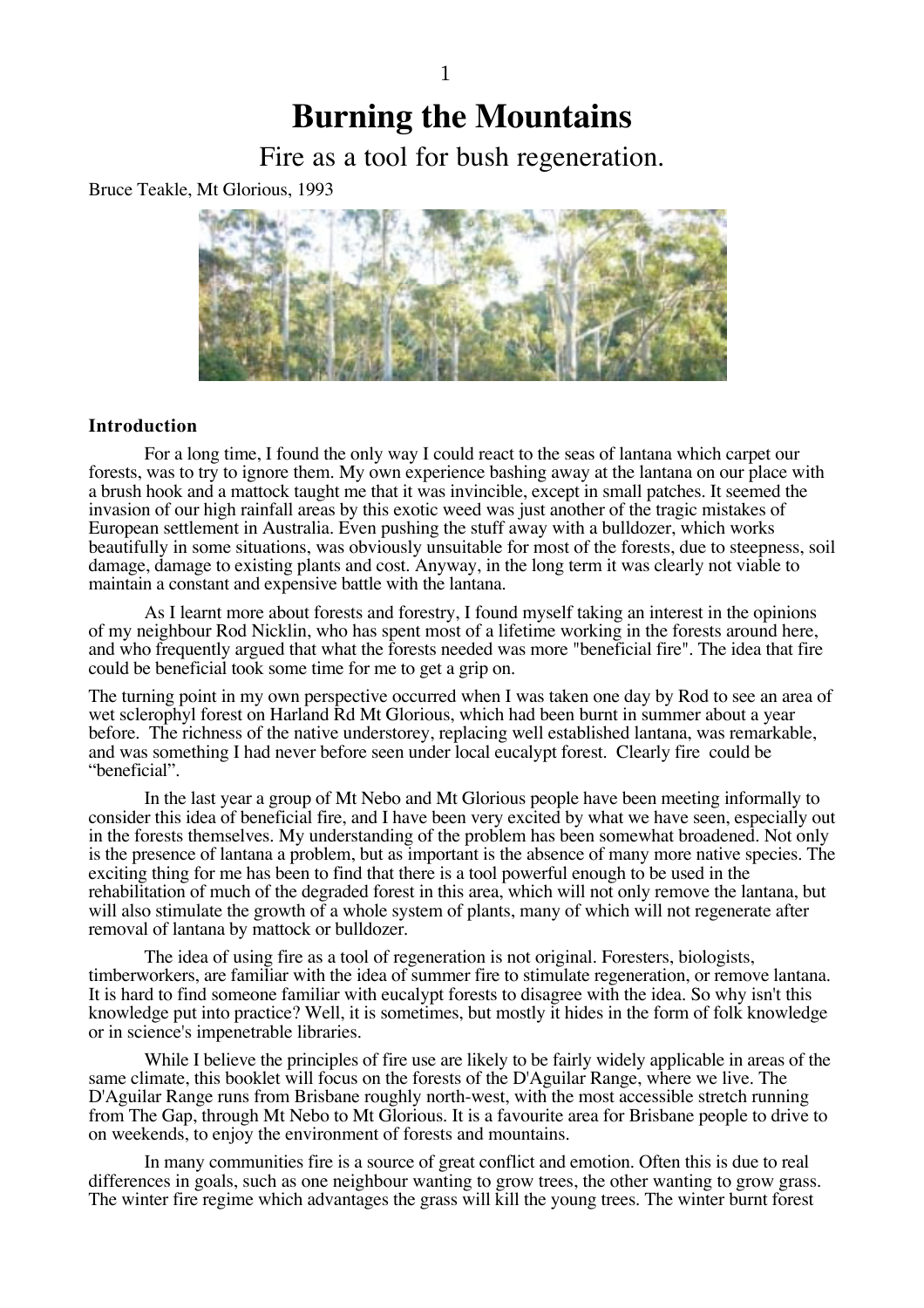may never accumulate adequate fuel for the tree grower to light his regeneration fire. Some people may want to exclude fire altogether, and find this difficult. Farmers tire of the complaints of their nonfarming neighbours.

This sort of conflict has led to some hardening of positions which could prove unproductive. Fire has great potential as a tool for rehabilitation in the Australian environment. In particular, in forests suffering from invasion by exotic weeds, fire may offer a tool powerful enough to tip the balance back toward native species.

This is by no means a scientific paper, with a water tight backup for every opinion and a fat bibliography. We haven't access to the resources to research and experiment until every point is conclusive. The members of our local group have found the argument convincing, and hopefully it may provide preliminary evidence to encourage the sceptical or well funded to undertake a more thorough investigation.



# **The Problem**

Most of the eucalypt forests of the D'Aguilar Range are in a serious state of ecological decline, due to poor or zero regeneration of native plant species. In the wetter areas this decline comes in the form of massive lantana infestation of the forest, in other areas it is simply the poor regeneration of native plant species.

## **Goals**

Put simply, our ambitious goal is the restoration of the forests of this area to a condition that mimics as much as practicable their condition before European arrival. This is in terms especially of diversity, sustainable regeneration, and ecological and economic productivity.

 It is sometimes proposed that forests should be managed, or allowed to manage themselves in a condition that comes as close as possible to what the environment was before the interference of people. It is easy to forget that there have been many tens of thousands of years of human manipulation of the Australian environment, which, with dramatic climate change, have made the Australian natural environment absolutely unlike what it was before Homo sapiens invaded (don't forget that the aborigines walked to Tasmania). The last 200 years of white occupation have also seen the introduction of thousands of exotic species which also interfere with natural ecological processes. We are thus no more ambitious than to hope for forests of a quality nearly as good as what were here at the time of European settlement, in similar areas. This requires an attitude of racial nondiscrimination towards our native species. In other words, we don't see rainforest species as more desirable than eucalypts or Acacias, and their companions.

The recent explosion in interest in rainforests has led some people to favour that forest type over others. This is understandable- the eucalypt forest is dry, scratchy, unpredictable, the rainforest is cool, embracing, stable. These personal feelings, however, should not be translated into a desire to propagate one at the expense of the others. Rainforests are actually relatively secure in this area, especially in comparison to the wetter types of eucalypt forest.

It is worth remembering the history of white man's attempts to completely exclude fire from the Australian environment. These are widely documented and generally accepted as failing, i.e. it is impossible to keep fire out of the Australian bush, regardless of whether it is desirable.

We also accept that harvesting of timber is part of the land use in this area. This will influence discussion of timber species regeneration.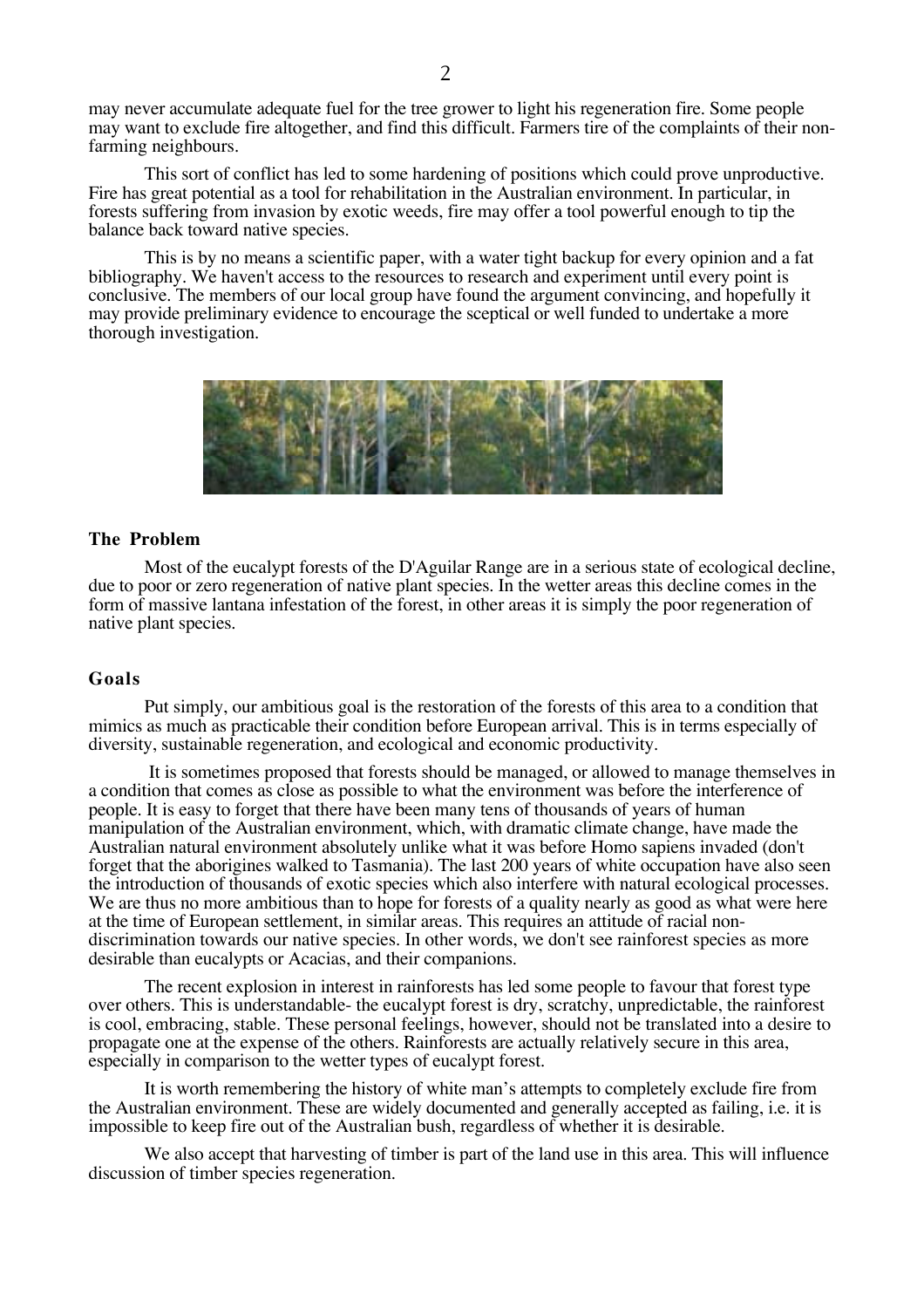# **The Theory**

Poor fire management has done much more damage to the forests of the D'Aguilar Range than logging, roading and tourism put together. We consider that only by the appropriate use of fire can we re-establish a diverse and regenerating forest.

Eucalypts, and their myriad of associates, require fire for regeneration (in their natural situation), and thus for existence. Particular forest types are adapted to different fire regimes, and although change in forest is generally very slow, a forest will suffer under the wrong regime. This can be due to the encouragement of exotic species undesirable in that area, loss of opportunities for regeneration, and perhaps interruption to nutrient cycles.

In the D'Aguilar Range, and most likely many other areas in S.E. Qld, Queensland Forest Service (Q.F.S.) policy has prescribed cool winter burns or none at all in large areas of sclerophyll forest, which has resulted in serious degradation. This degradation takes the form of poor regeneration, infestation by lantana and other weeds, and poor health of trees. This leads to loss of food plants for animal and bird species, restriction of travel for many animal species, and loss of timber production.

Our proposal is that burning for regeneration should be done in summer, after rain, at times chosen by experienced foresters as being best for regeneration and weed control.

Summer temperatures are high enough to allow burning of lantana, with a high kill rate. Eucalypts are more resistant to damage from fire during summer, and eucalypt seed is more available at that time for regeneration. As mulch and soil are damp after rain, there is less damage to soil, humus, and fire adapted seed from the fire. Regeneration of native species is thus encouraged, and the balance of natives to weeds pushed towards the native's favour.

The use of summer fires appears to be the only method available to re-establish healthy forests in this area.

#### **The Situation Now**

# **Degraded areas**

In the D'Aguilar Range, North West of Brisbane, there are about 20 000 ha of State Forest. Most of this has been logged more than once over the last 70 years. Many areas have been logged only once due to either poor regeneration not producing a second crop, or Forestry policies which have taken large areas out of timber production for largely conservation reasons. There are areas which have never been logged for various reasons, mostly aesthetic. About 17 500 ha out of the 20 000, (88%) is eucalypt forest of various types. Of the wetter areas, which have the highest potential ecological and economic productivity, most are suffering from what we are referring to here as degradation, meaning failure to regenerate, and loss of diversity, usually due to heavy infestation by lantana.

# **Fire**

Fire is used by the QFS for hazard reduction, and to a lesser extent for regeneration. Current practice allows fire only in winter months, because of a perception that "Summer Burns" are dangerous. The danger is not to the forests, which have seen everything before as far as fire goes, but to human habitation in and around the forests.

 Until 1990 Forestry policy was to burn large blocks of up to 5 000 ha, by aerial ignition, every 3 years if possible. After 1990 policy was changed to allow smaller areas, about 200 to 1 000 ha, to be burnt less often, at about 7 year intervals. The aim is to generate a large scale mosaic of forest patches at different stages of the fire cycle. The result of keeping part of the forest always recently burnt, and thus with a reduced fuel load, is that large wildfires are less likely, more controllable, and cause less damage to the forest.

In drier areas, especially the warmer, dryer, north facing slopes, the winter fires are successful in burning the area, and do achieve some regeneration, especially of large seeded species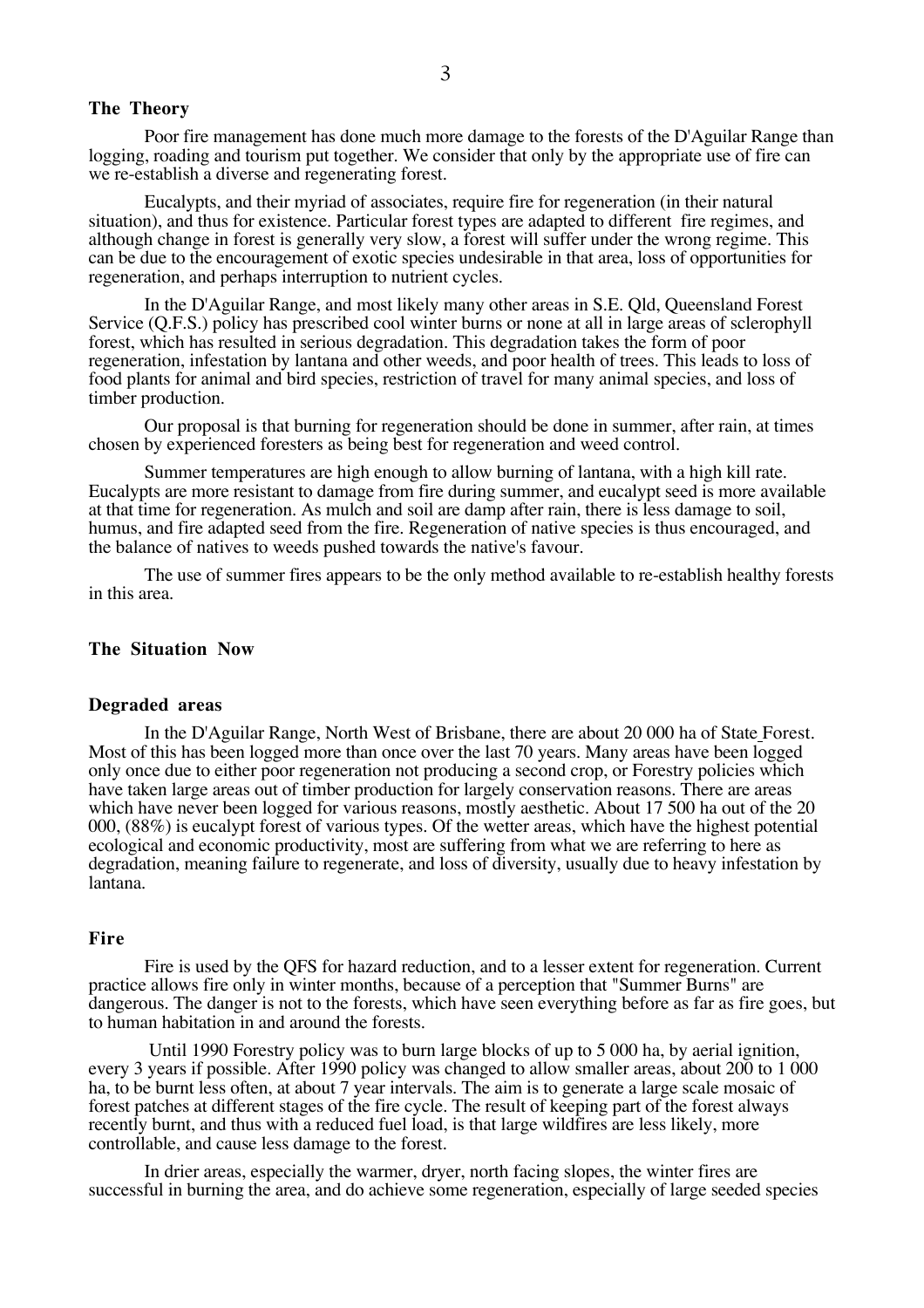such as spotted gum and brush box. Some spotted gum forest seems to cope quite well with the current regime. In other areas the regeneration of brush box is dense, which is seen as undesirable by foresters. In other areas, especially cooler and wetter south facing slopes, fire is unable to sustain itself in winter, and large areas have not been burnt since they were first logged, often 40 or 50 years ago. Many of these areas have had almost zero regeneration of native trees in this time, due to complete ground cover by impenetrably dense lantana.

# **Eucalypts**

Although out of fashion at the moment, over 600 species of eucalypts dominate most of Australia's forests. A few dozen species dominate the range, along with their many floral sidekicks: acacias, small legumes, grasses, apples (Angophoras), rainforest pioneers, and a host of other species. The different species form associations appropriate for different situations according to environmental factors such as soil, solar aspect, topography, water, and fire history. Although not as attractive to many Australians as rainforests, eucalypt forests are the homes of many of their favourite cuddly creatures, including koalas, possums, various gliders, and other marsupials, as well as being the habitat of many birds, insects and countless creatures adapted to this forest type.

In nature, eucalypts are completely dependent on fire for their existence. Thus their dependents - koalas etc. - are too. Individual animals and plants will always be killed in fires, but in the long term their species depend on it.

 As adults, most eucalypts are resistant to fire, although many from wetter areas are susceptible to intense fire. Not only are eucalypts characterised by their resistance to fire, but by their creation of conditions which encourage fire. Their open crowns allow ample growth of ground covers, which eventually become available as fuel. Eucalypts also drop large quantities of highly flammable biomass- discarded branches and bark, and leaves which contain volatile oils. The high level of sunlight penetrating the canopy, especially in dry weather when the trees are inclined to drop some of their leaves, allows this generous collection of fuel to be dried out, making it easily ignitable.



 Plants associated with eucalypts generally have their own methods of adapting to fire, and respond vigorously to appropriate fire. Many, such as the Acacias, have fire tolerant seeds with thick seed coats, and are stimulated to germinate by heat. Most eucalypts from this area have small, delicate seeds, and are fire adapted in a different way. After ripening of fruits, seed is held inside the fruit often for several months, waiting for final drying to open the valves and drop the seed. If ripe fruit is present, the heat of a fire will stimulate the fruits to drop seed over the following days. Eucalypt seed is only able to germinate in ash bed or otherwise bared soil, thus not only is the fire useful to open the fruit, but essential to prepare the ground. Within a short time after a fire, ground covers take advantage of the new opportunities and grow, quickly covering the ground. This makes it important that eucalypts have ripe fruit at the time of the fire, as seed dropped later will be unable to compete with the other plants, seed dropped earlier will be burnt.

The majority of local eucalypts are adapted to spring or summer fire as shown by this table:

| <b>Species</b>        | <b>Common Names</b>                            | Seed collection months |
|-----------------------|------------------------------------------------|------------------------|
| Eucalyptus acmenoides | White Mahogany or<br><b>Yellow Stringybark</b> | Dec.- Feb.             |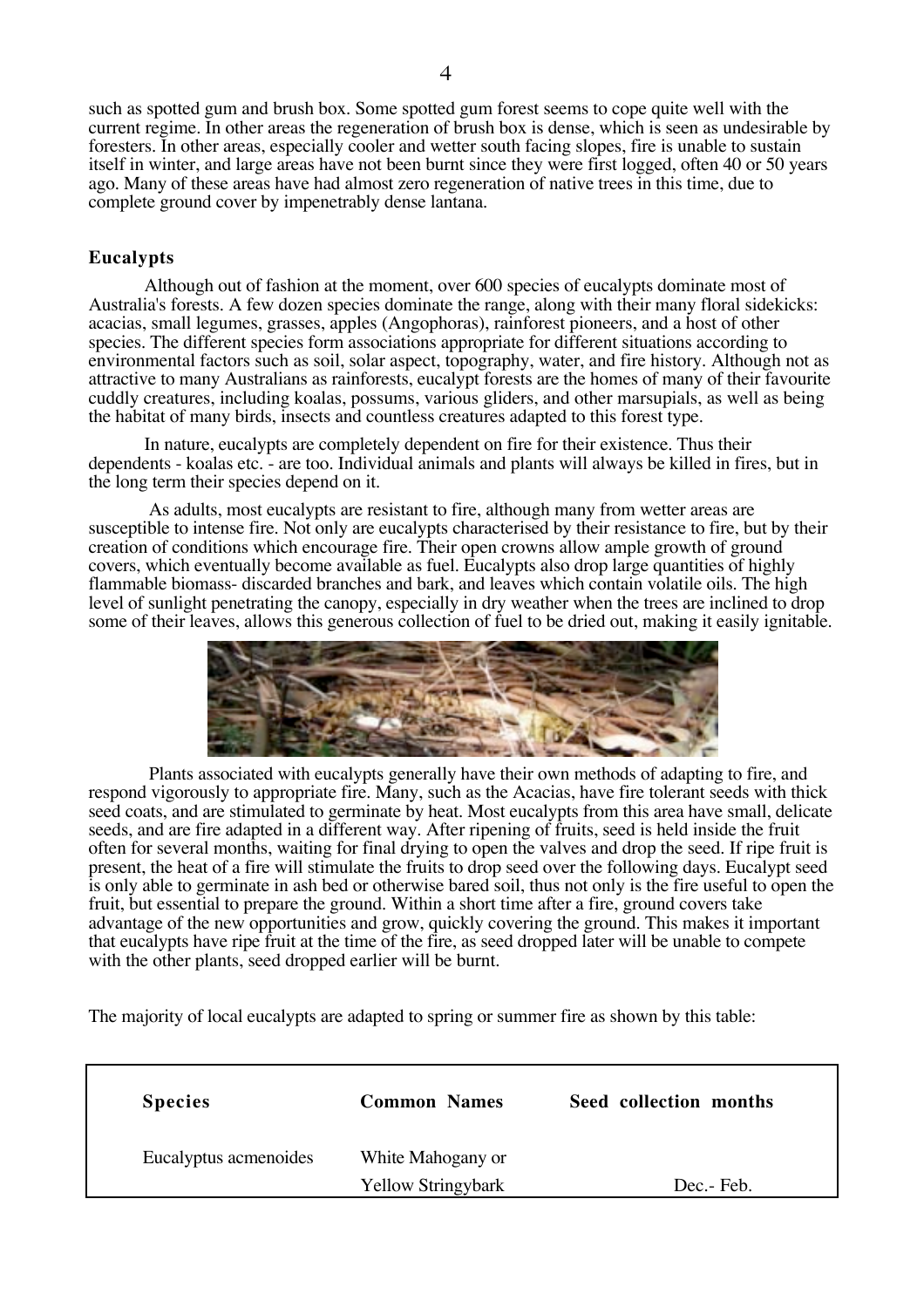| E. cloeziana    | <b>Gympie Messmate</b>        | Nov.- Feb.   |
|-----------------|-------------------------------|--------------|
| E. grandis      | Flooded Gum                   | Jan.- April  |
| E. gummifera    | Red Bloodwood                 | Jun. - Mar.  |
| E. maculata     | <b>Spotted Gum</b>            | Jan.- May    |
| E. microcorys   | Tallowwood                    | Sept.- Feb.? |
| E. phaeotricha  | White Stringybark             | Jan.- May    |
| E. pilularis    | <b>Blackbutt</b>              | Dec. Feb.    |
| E. propinqua    | <b>Small-fruited Grey Gum</b> | Dec.- Feb.   |
| E. resinifera   | Red Mahogany or               |              |
|                 | Red Stringybark               | Aug.- Sept.? |
| E. saligna      | Sydney Bluegum                | Nov.- Mar.   |
| E. sideroxylon  | Mugga                         | Aug.- Feb.   |
| E. tereticornis | Blue Gum or Forest Red Gum    | Jan.- Mar.   |
| E. tesselaris   | Moreton Bay Ash               | Dec.-Feb.    |
|                 |                               |              |

Timber workers talk of the "sap running" in trees, at particular times of the year, making the bark easier to remove. In eucalypts, this is said to happen in winter. This seems to correspond to a greater susceptibility to damage by fire, making young trees more likely to be killed by winter fires than in summer.

In the long term, eucalypts require fire for survival. Certainly not every year, as this will kill seedlings before they are big enough to resist fire, but at some interval allowing adequate regeneration of young trees. In some ways the smaller plants associated with the eucalypts are even more dependant on fire, as their lives are so much shorter, and the seed bank in the soil dwindles with time.

## **Rainforest**

Rainforests too are defined by fire. Rainforests (often called "scrub") are made of plants which are intolerant of fire, and which create conditions that discourage fire. The rainforest canopy is securely closed, which keeps low temperatures and high humidity underneath, and discourages heavy growth of ground covers. The litter dropped by rainforest trees is less in quantity, less flammable and more easily decomposed than that of eucalypts, and breaks down quickly in the dark and humid conditions, leading to little buildup of fuel. Little wind penetrates the rainforest to fan flames, and overall the forest is surprisingly hard to burn. Usually only a very hot fire in an extreme drought will penetrate more than a short way into a rainforest.

Many species considered to be rainforest plants grow outside the rainforest. Many are happy to colonise eucalypt forest, but will be killed in fire. In "Wet Sclerophyll" forest, eucalypts grow in conditions wet enough to support vigorous rainforest growth as an understory. This understory tends to suppress fire, and thus prevent regeneration of eucalypts or their usual companions. In time, without the intrusion of fire, the eucalypts will die out and leave pure rainforest. In a drought, with the right winds and a hot wildfire, the rainforest understorey may be incinerated, and the next generation of eucalypts germinated. This dynamic relationship makes a beautiful and diverse forest, which is becoming less common in this area now, because lantana follows the eucalypts and, once established, leaves no opportunity for rainforest species to penetrate, or eucalypts to regenerate.

Some rainforest pioneer species take advantage of disasters such as fire, flood or cyclone which create large spaces for regeneration. Some of these perform poorly in the usual small gap closure situations in rainforest, where a large tree falls down and rainforest trees grow to fill the gap.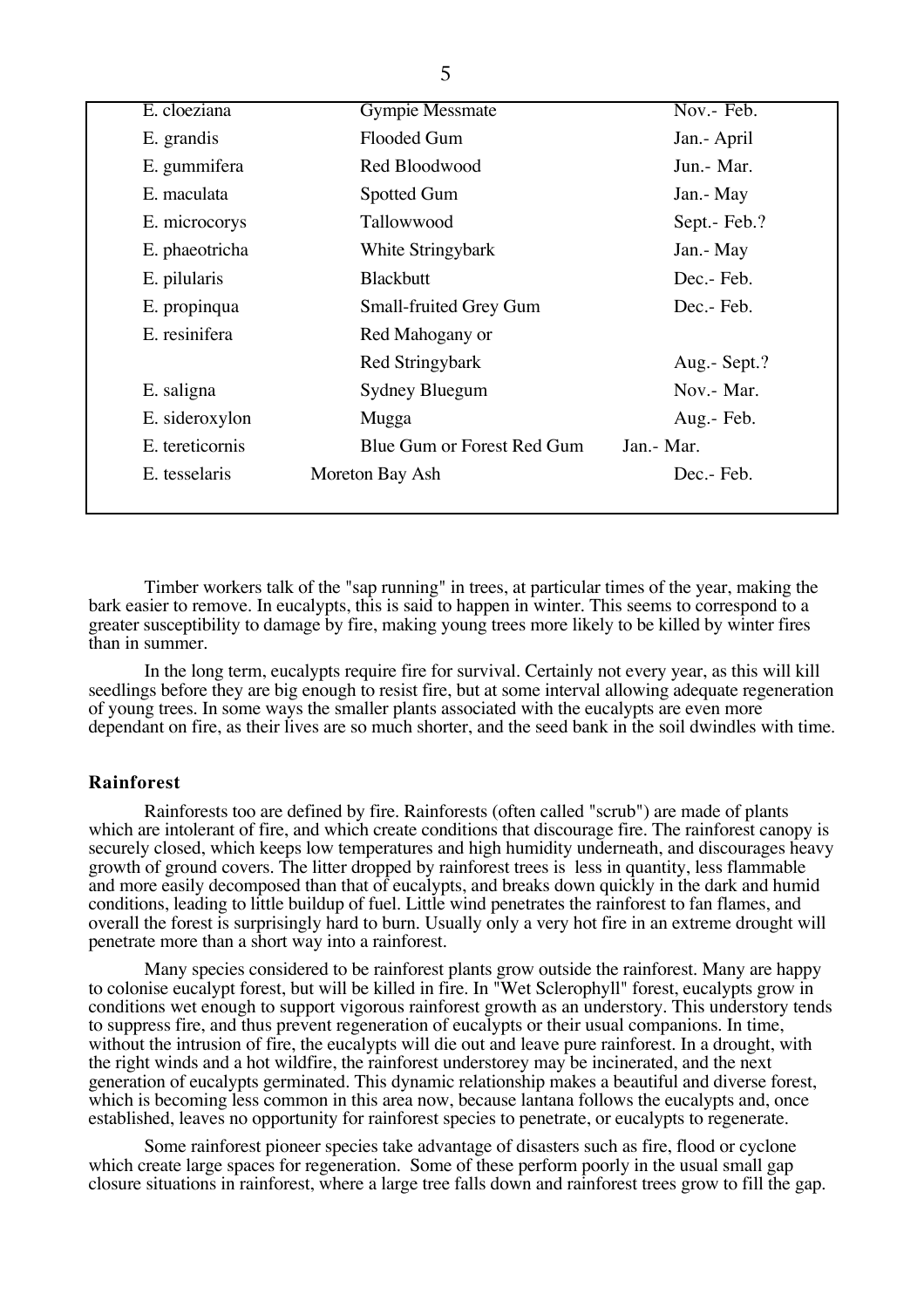Many of these species have few chances of colonising eucalypt forest, which is a common source of large gap opportunity, due to the presence of lantana.

# **Brush Box**

Brush Box (Lophostemon confertus) is common in this area. In good conditions it forms a large tree with a good timber, however it is unpopular with foresters and timberworkers.

Box is a very adaptable species, and grows in many forest types. Good quality sawlogs are generally found in wetter areas, frequently on the margins of rainforest or in damp gullies. On drier slopes it forms a scrawny but tenacious specimen.

 Brush box has poor resistance to summer fire, both as a seedling and as a tree. Infrequent fire allows box to germinate and grow, winter fire will not easily kill young box. Once established, the box form underground "lignotubers", woody lumps which will send up suckers should the main stem be killed in a summer fire.

In many areas the box produces a thicket of small trees, 50 - 150 mm in diameter which seem to freeze in growth at about that size. In these areas, regeneration of eucalypts or rainforest species is largely prevented by the box, due to heavy leaf mulch on the soil, and heavy nutrient use. Health and growth rates of residual eucalypts in these areas are severely retarded. These box thickets are similar to those formed by this species in drier areas, and have been encouraged by recent fire regimes.

In the absence of fire, the box are not thinned by the natural fire process, so neither they nor any other species in the area are able to achieve any size. These box thickets do not appear to sustain significant regeneration of rainforest species, nor are they easily able to revert to the wet sclerophyl forest type which generally precedes them. In fact, change of fire regime offers only restricted opportunity for reversion as the box create an environment unconducive to fire hot enough to kill them, and killed stems are replaced by suckers. This leaves an area offering little in the way of ecological or economic resources.

## **Lantana**

Lantana is a key character in this story. A typical scene along the range, especially in the wetter areas, is of large, old eucalypts protruding from a sea of heavy lantana, with only the odd young tree, often a rainforest species such as a celerywood, showing any evidence of native plant regeneration. Large areas of these wet sclerophyll forests, once the most productive in the range, have had almost no regeneration for up to 50 years. Absence of fire in wet sclerophyl forests might have in the past resulted in a transition to some type of rainforest, but now generally results in blanket lantana dominating the forest.

Lantana infestation of much of these forests displaces native ground covers, removing food plants from wildlife, and making travel on the forest floor impossible or difficult for larger marsupials such as wallabies and koalas.

This lantana does not generally allow any regeneration to penetrate its many heavy layers, as the rainfall is high enough to produce the blanket type of lantana which achieves complete ground cover. This is in contrast to the type of lantana growth seen on drier or poorer sites, which grows in discrete clumps, allowing some spaces for other plants to regenerate in between. Some people even consider the clumping form of lantana helpful in regeneration of dry rainforest (or vine scrub), with species like hoop pine.

Heavy lantana also invades the rainforest on sites where human or natural disturbance has occurred, such as roads. It will not intrude seriously under the canopy of established rainforest. Lantana is so vigorous in wet areas that it would appear that the only way rainforest species can recolonise in damaged rainforest is by physical removal of the lantana by hard working humans.

Lantana is spread mainly by seed. The small black fruits are available most of the year round, and are eaten by birds. This enables its spread to anywhere adequate light is available, which includes most eucalypt forest without a heavy understorey. Thus lantana is spread beyond the bounds of direct human interference, into unlogged areas, national parks, etc.. Once established, the lantana is able to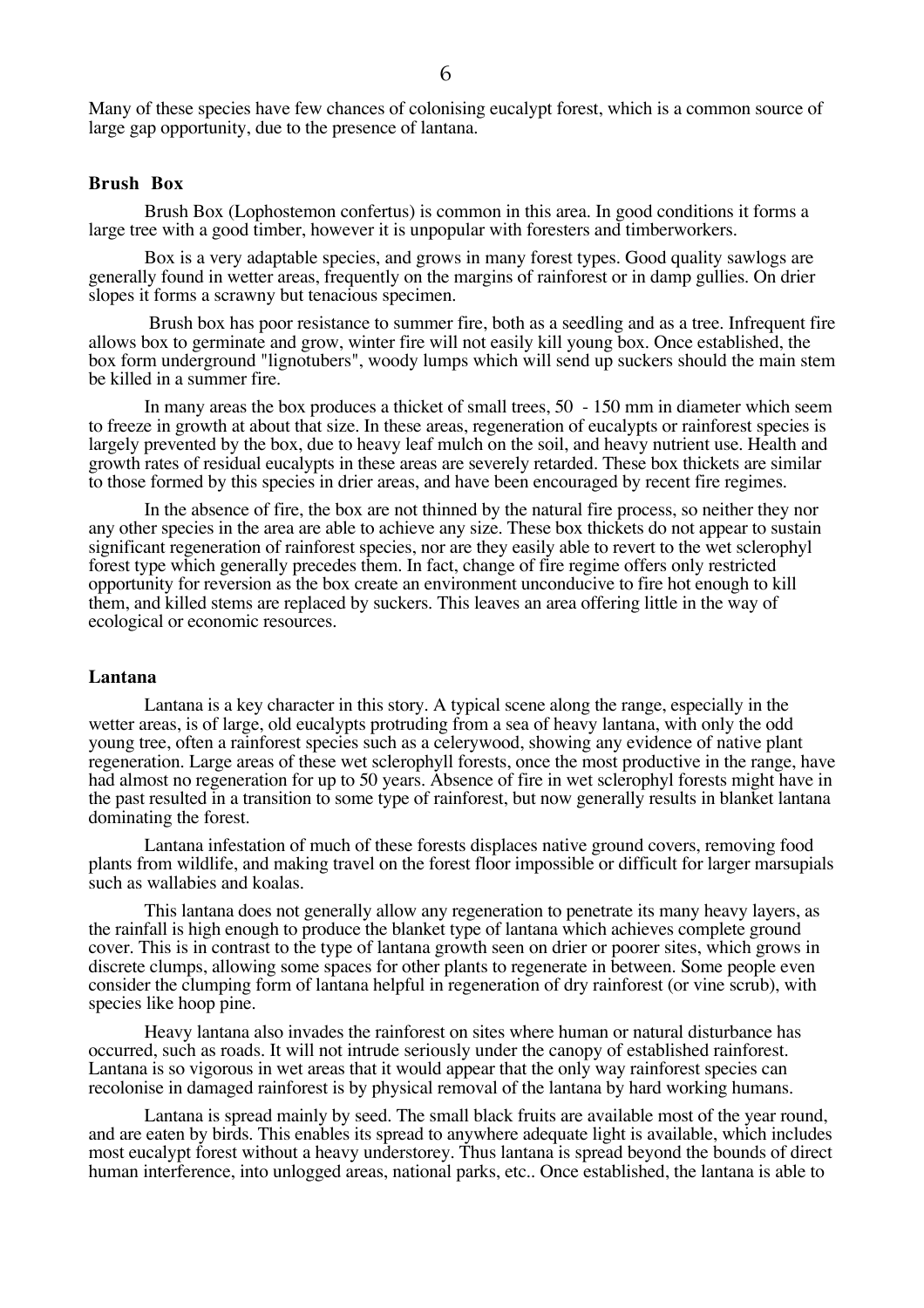consolidate its hold on an area by growth of multiple stems, and rooting from stems in contact with the ground.

Lantana and fire are a temperamental couple. On a shady southern slope, lush lantana may be almost impossible to ignite, sometimes even in summer. With the right conditions, however, the same patch may burn with a ferocity hard to match in the vegetation of these forests.

Winter fires are rarely a problem for lantana. When burnt in winter, most of the branches are blackened and killed, but the base of the plant survives. Within weeks of the fire the stump has resprouted and by the end of the season it is hard to tell there was a fire. Heavy lantana is quite difficult to burn, especially in winter.

In hot summer conditions it will burn, in the right conditions, and is commonly accepted as responding quite differently compared to a winter burn. Even a cool burn in the right part of the summer will usually achieve a high rate of kill. A hot fire will often leave hardly a stick to show the lantana was there at all.

Possibly lantana is adapted to an environment in which it is likely to be frosted or eaten by hungry browsers during winter. In preparation it stores its energy in its roots, ready for loss of its top. When fire destroys the stems, adequate energy is available to regrow the top. In summer, perhaps these reserves are spent on growth, and too little energy is reserved to resprout. Simple temperature of the fire does not appear to be the cause of the difference, as lantana which has suffered a cool fire in summer has been observed to die. Whatever the cause, the fact that lantana is susceptible to summer fire is crucial to the rehabilitation of invaded areas.

Although Lantana camara has been privileged to receive a long history of experiments in biological control, none of its introduced enemies has been up to the task in this area.

# **Logging**

It is important to make a clear distinction between logging and clearing. This distinction is somewhat blurred by the practise of clear felling, which is a logging technique used in plantations and some native forest types. Clear felling, which has attracted some unfavourable attention recently, involves the cutting down of all or nearly all the trees in an area, and regenerating an even aged stand. Logging means cutting trees down to get their timber, and may involve encouraging regeneration. Selective logging is the cutting of trees for timber, but only cutting some of the trees in an area. Clearing is a quite distinct process where forest is permanently removed so the land can be used for something else, usually agriculture, perhaps plantation forestry.

Selective logging is practised on about 8 900 ha, or 45% of State Forest on the range. No logging is done in rainforest areas, creek zones, beauty spots or scientific areas. Logging is done on a cycle of about 40 years. The process of selective logging starts with marking of trees by a state forester, who works to an extensive set of criteria, requiring the retention of habitat trees, felling of trees in a direction causing the least damage to remaining vegetation, and some removal of trees of poor commercial form. Private contractors (employed by the mill) then cut marked trees, which are then generally snigged to loading areas by bulldozer, and loaded onto trucks for transport to the sawmill. Due to low productivity, and use of selective logging, only 5-10 m3/ha of timber is generally cut in production areas. Logging activities cause soil disturbance where machinery has worked, and leaves large amounts of dead wood in the form of tree heads, uncommercial logs, and disturbed vegetation. This material creates an environment unconducive to regeneration, but favourable to lantana. Forest Service policy allows logged areas to be burnt for the disposal of this fuel, sometimes in summer.

Areas which were logged, and not burnt afterwards, are now often covered in the most lantana. This seems to be especially the case in those areas which were more fertile and moist, and most productive. Often the only regeneration in these areas is where there was mechanical soil disturbance by logging equipment.

Although in logged areas there are small areas of destruction where trees have landed, the proportion of the forest affected is very small, and the overall effect is minimal, except for encouragement of lantana, if appropriate post-harvest management is not carried out.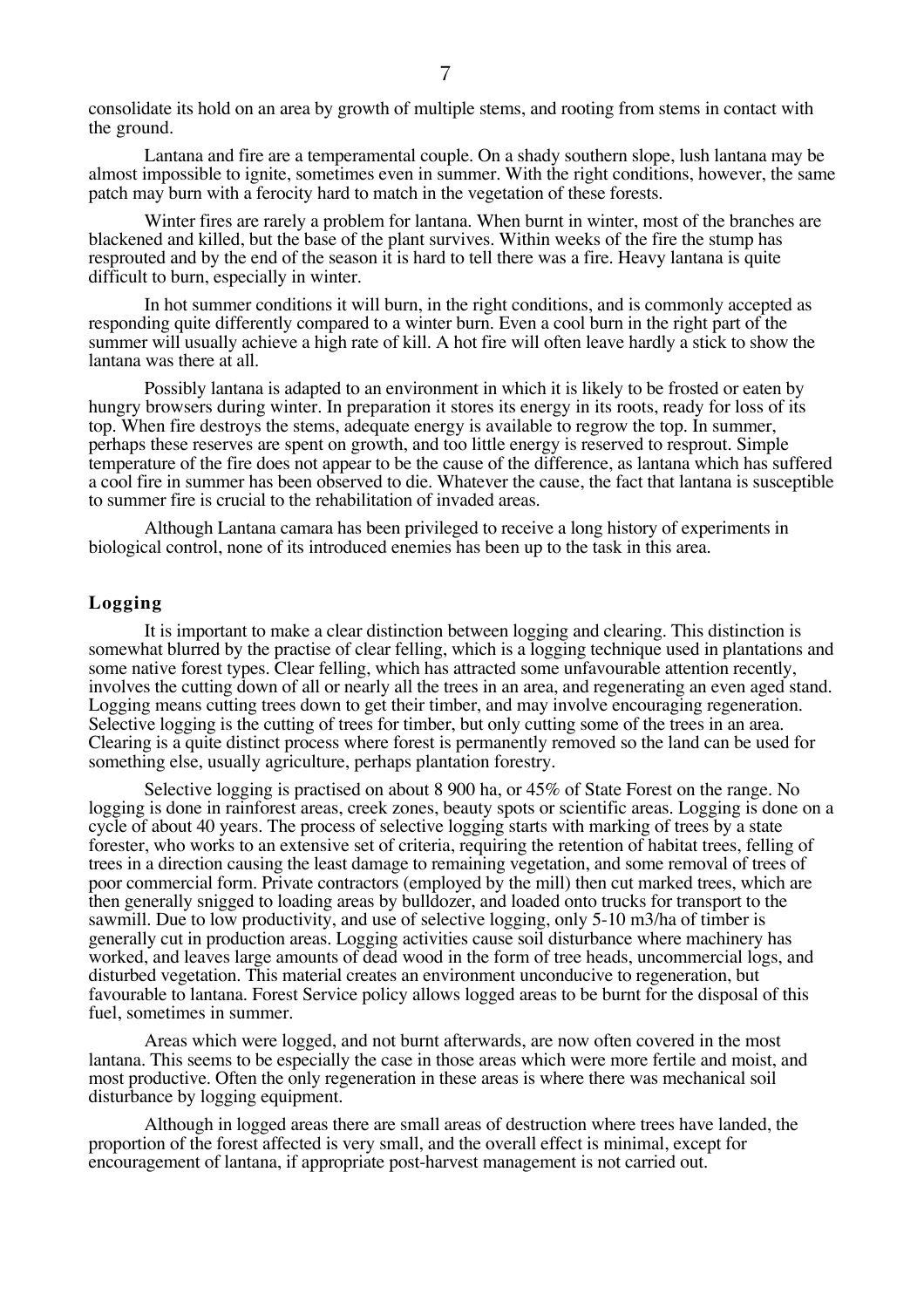It is tempting to suggest that logging is responsible for the introduction of lantana. However, the evidence in this area is that unlogged eucalypt areas are in basically the same state as the logged. There is an area across the road from the Wivenhoe lookout which has never been logged. This has been known to foresters as the "icecream block", a delicious meal waiting to be consumed, and is in the same state as other adjacent blocks. It also has a 40 year break in the age profile, a sea of lantana, and old trees starting to look a bit ragged. Under pre lantana conditions, this might be now well on the transition to rainforest. However, under the conditions it has experienced, the lantana has thrived at the expense of the eucalypts, ground covers, and the rainforest transitional species.

#### **Fire and Climate**

The climate in south- east Qld generally has a dry winter, with frequent gusty westerly winds, a stormy humid spring breaking the drought, and a main rainy season with winds from the south east in the late summer and autumn.

This is thoroughly different from the climate in South Eastern Australia, where the legends of Black Friday and Ash Wednesday come from.

In the South, most of the rain falls in winter, and summer is their dry season. High fire dangers, and consequently all the famous great fires of the past, occur in dry summers, when hot, dry North Easterlies blast out of the inland desert. The closest we get to this in Queensland is in spring, when we have usually had a long dry winter, and we sometimes get hot dry North Westerlies. This is when our greatest fire hazard occurs.

 Current controlled burns are carried out in winter. This time is chosen because of the cooler conditions and shorter days, which reduce some wildfire hazard and cause less alarm to the population. Gusty westerlies sometimes spoil these plans, sending smoke over Brisbane and making fires harder to control.

#### **Pre - Colonial Burning**

Although the rules of the ecological game have changed somewhat with the the introduction of exotic species, it seems reasonable to imagine that native species will be given the best competitive situation in the environment in which they have evolved. Although the situation as white people found it on first arrival in Australia was already profoundly changed by the aborigines, the system as it was then had sustained itself for at least 40 000 years, a fairly convincing experiment.

It is clear that the aboriginal inhabitants of the country had a big impact on their environment, mostly through the propagation of fire. It would be unfair to presume that burning of country was merely the accidental consequence of camp and hunting fires, as it is clear that the aborigines had a disciplined approach to interacting with their environment, and a deep understanding of how it worked. Both of these attributes would be imperative to people who lived in such an intimate relationship with their environment, especially when using fire.

Many early accounts describe not only that aborigines used fire freely and frequently, but that they were very aware of which fire was beneficial to their interests, and which was not. This included the employment of fire control techniques in certain areas, such as burning breaks around special forest areas, or beating out fires threatening yam growing areas at the wrong time. Evidently fire was used to modify the environment to what suited them, even to the extent of well recorded attempts to drive early European explorers back into the sea from which they came with wild grass fires.

Frequent fire could encourage the proliferation of grasses, at the expense of woody ground covers, and thus support greater numbers of wallabies and kangaroos, offering better hunting prospects. Along the routes of frequent travelling, fire could transform a scratchy struggle through thickets of sticks, to a comfortable stroll over the lawn. This is not a frivolous matter for people in bare legs and feet, with a concern about stepping on snakes. On the other hand, a fire at the wrong time could incinerate the family, or leave your territory a wallaby- less black desert for several months while waiting for rain to bring regeneration of grass. Many of the ridgetops in this area, the best routes for foot travel, showed the evidence of frequent burning within living memory, with open forest and very little understory but kangaroo grass.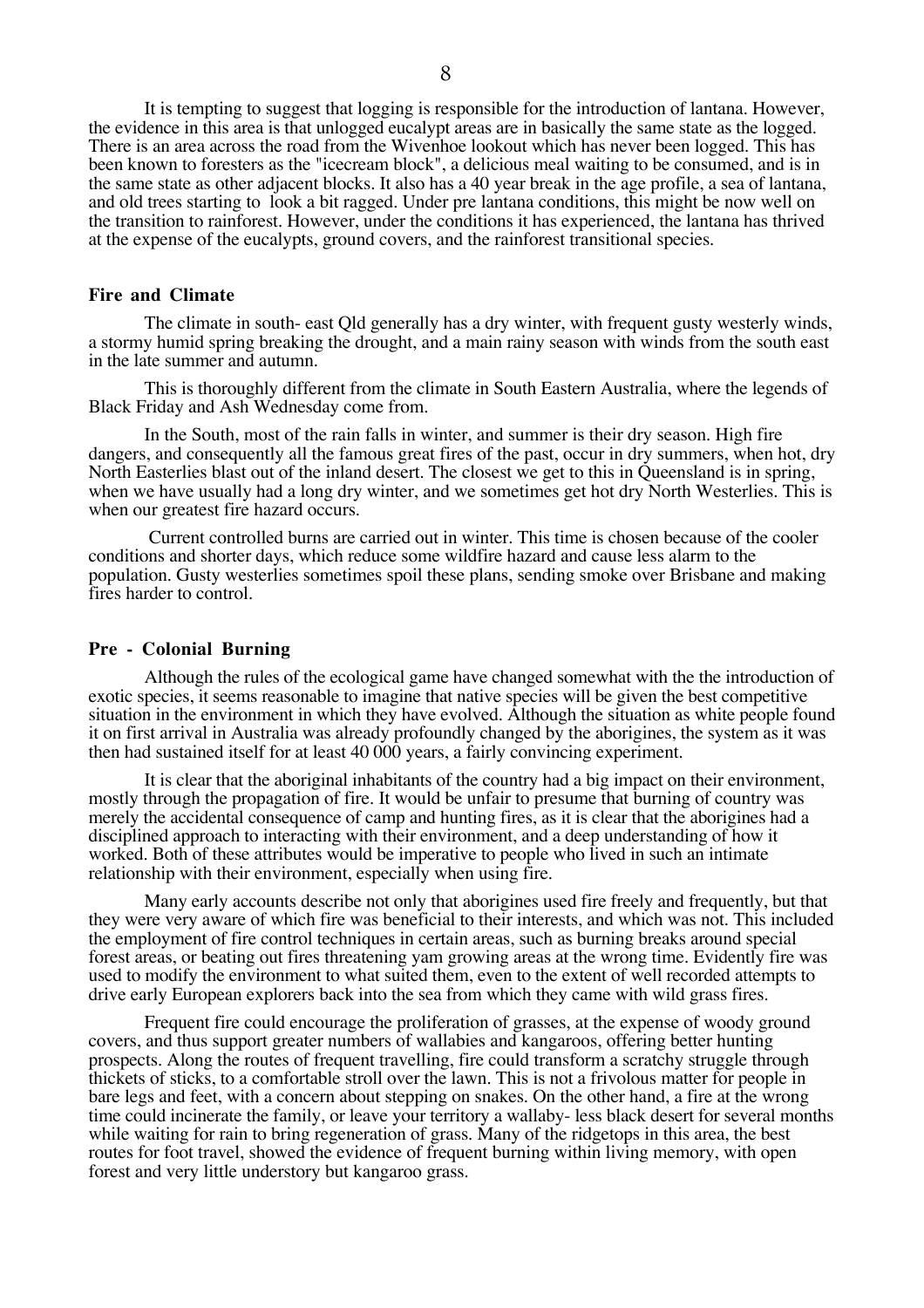It would make sense that when the aborigines burnt the larger areas, that they would do it at such a time that the grasses they were trying to stimulate would make as quick and vigorous a recovery as possible, and that the ground covers which would have provided various bush tuckers should have the best chances of regeneration. A winter burn could leave the forest black for months waiting for the spring rains, and would produce a poorer regeneration of useful small plants. It would make sense for aborigines to make broadscale burns in summer, when quickest recovery would have been achieved, although along walking routes perhaps more frequent fires would have been used. Some more historical research may prove useful here.

It may be more relevant to look much further back in history than the aborigines, through an ice age or two, to when the eucalypts and other native species were evolving. In the absence of firehappy humans, the only common source of ignition would have been lightning, which is still occasionally responsible for wildfire.

The average year sees one or two dry lightning ignitions along the range which foresters extinguish. Without roads, fire breaks and fire fighters, these fires could burn large areas before being halted by natural breaks.

It is bold to make assumptions about the climate long in the past, but usually lightning storms are concentrated in spring and early summer. Presumably this has some part to play in the evolution of local plant species, especially in their seeding times. This history would have produced a whole ecosystem adapted to predominantly summer fires.

# **Farm Fires**

Although a bit of a diversion, it is interesting to consider the use of fire by pastoralists. Quite a bit of grazing in SE Qld is done on forested or partly timbered slopes, on largely native pastures. Farmers often use fire to 'clean up the rubbish', to burn off the weathered dead grass and encourage a flush of fresh growth. This is commonly done on an annual basis, which brings a secondary benefit of preventing eucalypt regrowth, as seedlings are killed before they are big enough to survive a fire. Around August is the traditional time for these fires, when the grass has dried off enough to burn, and spring promises a spurt of growth. This tradition may have some basis in the minimal regeneration of eucalypts it will cause, due to the principles outlined above.

Examples of this type of practice may be found in State Forest around residential areas. Common technique is to make two parallel breaks around the area to be protected, between which, if possible, winter fires are made annually to reduce fuel to a minimum. This zone is sacrificed from the aspect of regrowth, to protect the houses.

Thus we have a situation where much forest which looks attractive enough at first glance has an age break of decades, with practically no regeneration of trees. Frequently sawlogs have been taken out in the past for milling, and trees left are only those considered too poor in quality for the mill. The result is consistent with the motives of the farmer, who is interested in grass for his stock, but is important when considering the quality of our forests.

Farm fires can also create problems for landowners attempting to stimulate regeneration and grow timber, who may have to create and burn fire breaks in order to use their preferred fire regime rather than that of their neighbours.

# **Forest or Just Trees**

Probably the most important point to make in this discussion is that there is a difference between a healthy forest and an area of trees. While I won't presume to define what a forest is, it is clear that a large proportion of our land with trees on it is not at all healthy, despite being pleasant to look at. These areas are failing to regenerate at a sustainable rate, and/or are not supporting the diversity of flora and fauna that they once did.

The other important conclusion I have come to is that the natural systems are surprisingly robust. They are adapted to recover quickly from what we see as natural disasters, as long as those influences fall within their expectations. Occasional selective harvsting of timber, drought, cyclone or severe fire may produce a terrible scene, but the forest recovers in a short time.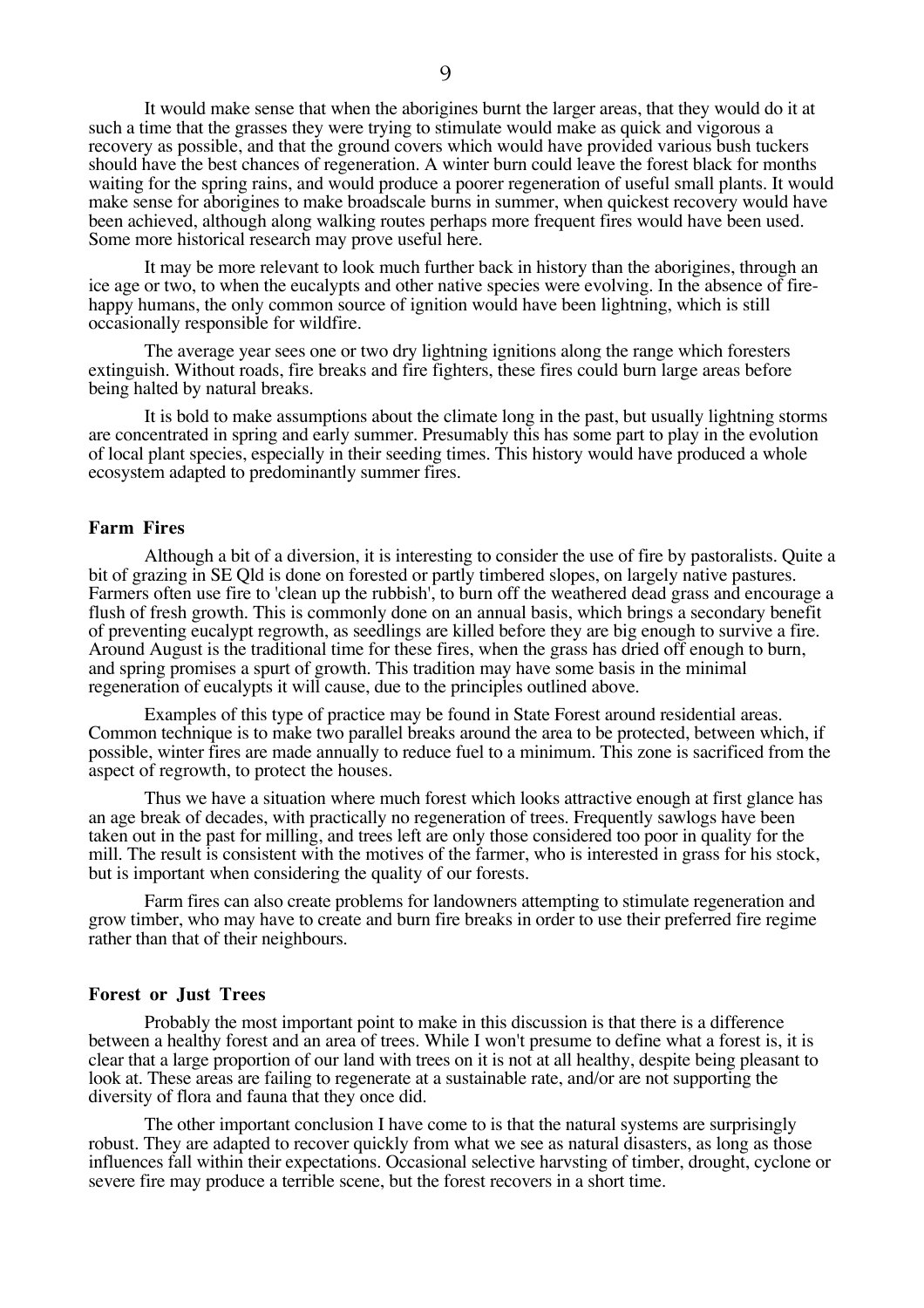What the forest cannot cope with is the more insidious long term change to its circumstances. Feral predators eating holes in the food chain, prevention of regeneration over long periods by weeds or inappropriate fire regime, long term overharvesting or other persistent interference with the basic needs of the system seem to have the worst effects.

#### **What We Propose**

Our proposal is not so much a definite, restrictive prescription to replace the current system of reducing hazard to human habitation, but we propose a general change to a policy of using fire as a tool to encourage and allow forest regeneration. This task goes far beyond the responsibility of forest managers, and especially requires much more serious consideration of the consequences of development in or near native forest.

It is worthwhile, however, giving a description of the type of fire we consider to be especially desirable, and which has been almost absent from the forests for a long time. This is regenerative summer burning.

# **A Possible Model Fire**

In a typical year, thunderstorms break the winter dry in October or November, wetting the ground and invigorating the spring growth spurt which is greening the forest. Prevailing winds settle into the southeast, and humidity and temperatures are high. When the eucalypts have mature fruit in their crowns, the time is ripe for a burn.

Planning for the burn will have been made by the forester beforehand, with preparation of fire breaks. A bulldozed fire trail is inadequate to contain a summer fire, especially in the event of an undesirable change of weather, such as changed or increased wind. To expand these breaks to an adequate size, the edges might have been burnt in winter. In some conditions this can be done without the labour of hand chipping a second fire break, by letting the fire be extinguished by vegetation of poor flammability in winter temperatures, especially late in the day.

In some conditions borders with rainforest patches may need special attention, by burning out from the edge, to avoid a hot fire coming uphill and scorching the forest. Burning late in the day, or even at night are useful techniques in some situations. Often this will be unnecessary as frequently rainforest is in the dampness of a creek gully, into which a fire would have to burn downhill. In this situation the fire will generally be extinguished by the rainforest conditions.

Choice of the right day to burn is of paramount importance. If lantana destruction is the chief purpose, most people seem to believe January is the best time. For other goals there may be better times.

As well as local knowledge, other tools such as the Drought Index are available to indicate likely fire danger. These, along with weather readings and predictions, help to reduce the ever-present chance of an accidental fire escape.

The way in which a fire is lit is important in determining its controllability. Burning downhill and across hill is useful in extending fire breaks, as the fire is cool(relatively) and slow. Once these are established, then the main fire may be lit from the bottom. This uphill fire will be hotter and faster, and best able to penetrate and kill areas of lantana, which will be the initial task after any adoption of summer burning.

Once the fire is lit, the main job is to keep an eye out for any spot fires which may be started by windborne embers, which can usually be quickly dealt with if caught early. For dealing with possible escapes, a crew of firefighters equipped with proper gear is always on hand at controlled burns.

## **What Next?**

Once a wet sclerophyll area has been burnt, the regeneration will determine the follow up treatment. Even a hot fire will usually leave patches of unburnt forest, including lantana. Follow up patch burning may be used to finish off these weed remnants and allow best possible regeneration.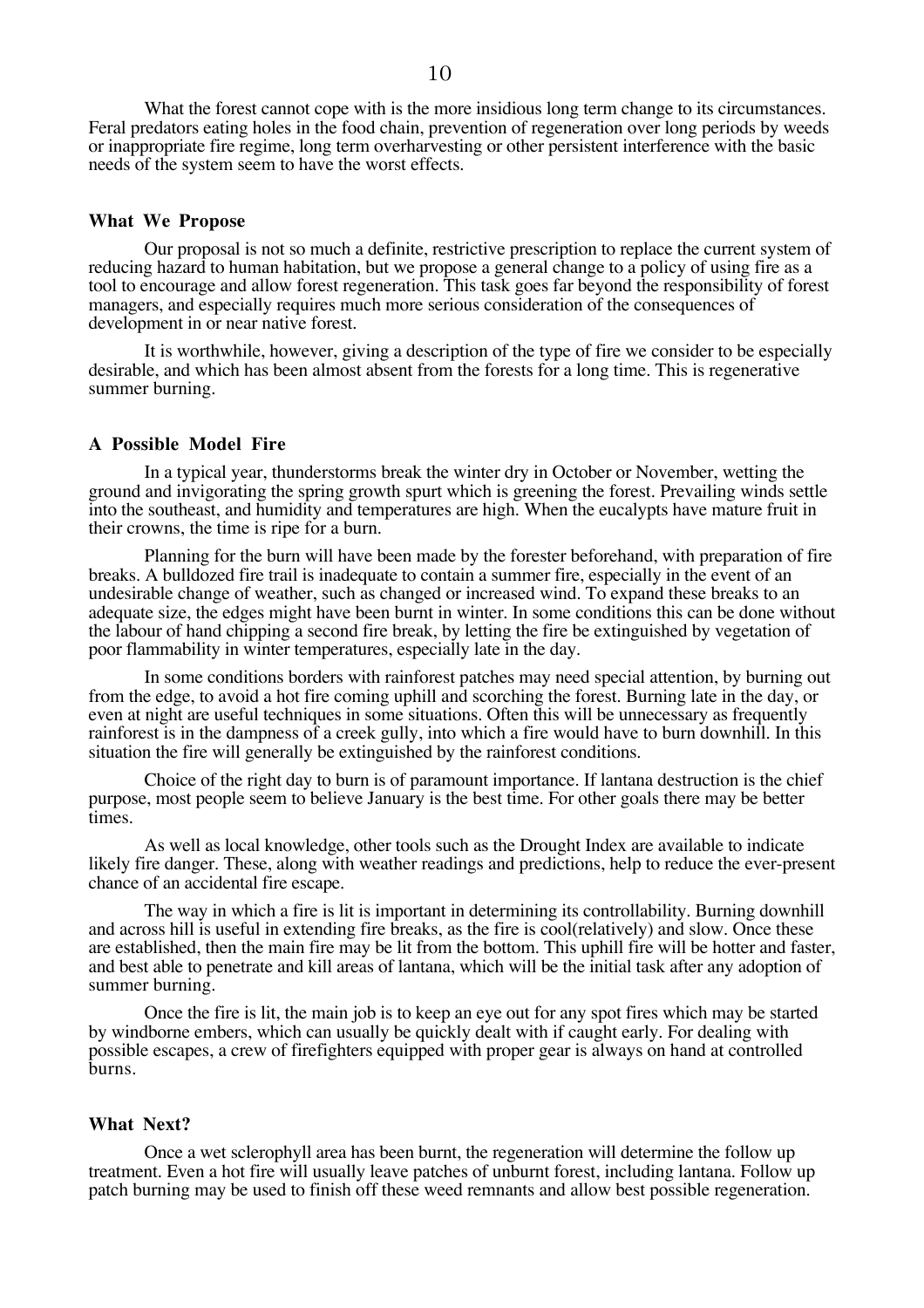If native species regeneration has been unsuccessful, due to poor follow up rain, or inadequate seed fall, another try may be made two or three seasons later, once adequate fuel has accumulated to sustain another fire.

Often it is desired to regenerate forest on land which has been completely cleared in the past, and which is lacking seed trees and stored seed in the soil. Sometimes patches lacking in natural seed sources will be found in the forest. In these situations it may be desirable to manually seed with tree seed and maybe even other forest plant seed. One forester I spoke to described how he sometimes carries a salt and pepper shaker full of mixed eucalypt seed, which he sprinkles on bare patches in areas short of seed trees, after fire. This is most likely to be successful when rain is imminent.

Once successful regeneration has been initiated, there may be little or no need for fire for some years, maybe decades. In timber production areas, fire is sometimes used for thinning timber species, as smaller and less vigorous seedlings will be killed by a fire that better quality trees would survive. This might be done at around the seventh year, after which no fire may be desirable for a long time.

At this stage it becomes obvious how little we understand about the forest, especially in relation to fire. There is obviously a great deal of research and experimentation to be done in the formulation of an accessible body of knowledge about fire in forestry. Unfortunately at the moment this is the sort of work being cut out of institutions like the DPI.

To conduct such forest management in a way adequate to regain and maintain forest health and productivity, requires a sufficient resource of experienced and available labour. With forest health a political non- issue, it appears doubtful to me that the resources are being made available to do the job. Proper forest management may require more money than what these forests earn.

## **Problems**

In my research on this subject, I have found little dissent from foresters, or forest ecologists, that summer fire is desirable for regeneration in eucalypt forest. There is a perception that summer fire has a potential for disaster not possible in winter. Some have claimed that this is due to the percolation north of ideas from the south eastern parts of Australia, where there is good reason to be scared of summer fire, in a thoroughly different climate.

The situation in QLD is quite different from that further south. Most years will offer a window of opportunity when windspeeds drop and humidity rises, in which the danger will have reduced to an acceptable level.

The idea of natural disaster is a human one. Even if a fire, purposely lit or wild, accidentally becomes hot enough to kill the mature trees of a section of forest, the forest has its own ways of recovering. Nature has seen it all many times before.

On the fringes of our cities, it has become fashionable for people to build their houses in the forest, imagining that they can somehow make their houses, cars, computers, pianos, part of the forest. They are not prepared, understandably, to make these precious things part of the natural cycle of destruction and creation needed for the perpetuation of the forests they are inside. Nor do they appreciate ash falling on their washing, nor understand the meaning of the smouldering black disaster the burnt forest appears.

Thus these areas are withdrawn from the natural system, and natural regeneration curtailed. Our low density suburban sprawls take huge areas of forest away from nature, preventing fire, restricting the movement of and killing wildlife, inhibiting regeneration. Open spaces are filled with exotic plants, and forest remnants are invaded by carnivorous pets which exterminate local fauna. All rather similar to the invasion of a giant weed.

These direct effects of the human population are bad enough, worse is the effect they have on the forests around their settlement. Too often forest management in these forests is severely inhibited by the nearby populations. Fire, one of the foresters most important tools, becomes very difficult to use anywhere near suburban habitation. "Natural", or unplanned fires are a greater real risk to the suburbs, and policies designed to reduce the risk of these will also compromise the health of the forests.

For the future of these forests, their fires must be taken into account in the design of our cities and houses. Unfortunately, most of the time this will require a physical separation of forest and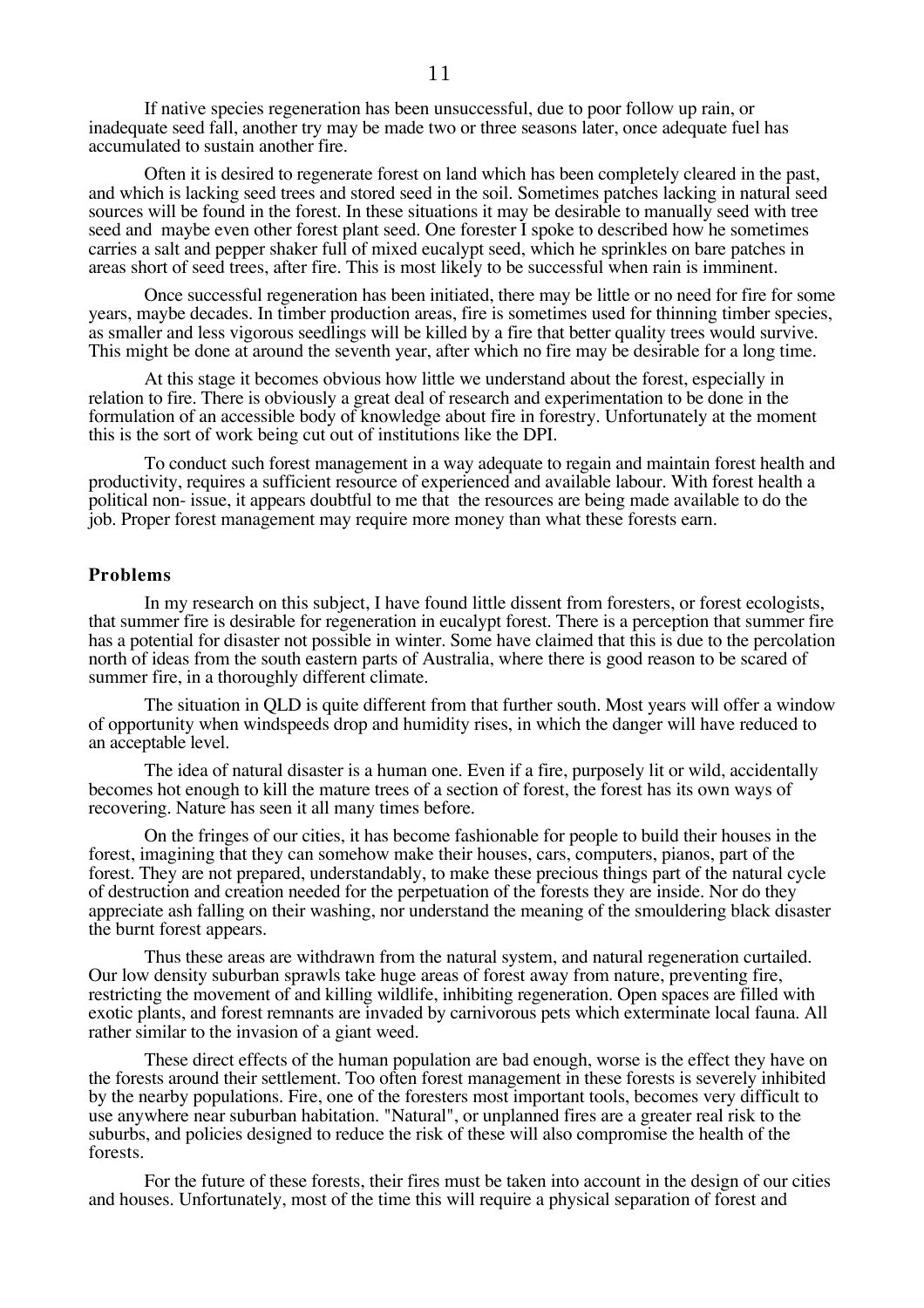suburb, to allow the forest to be managed without having to worry so much about real and perceived threats to housing. This is a reason to make residential suburbia more dense, and to be more cautious about allowing continued subdivision in areas with natural vegetation.

As usual, it gets back to education of the community about the environment around them. This is something sorely lacking in the area of fire.

# **Conclusion**

Large areas of forest are dying, or simply not living at their full potential, due to lack of summer fires, or other inappropriate fire regimes. This is a gradual process, made less obvious by the abundance of old trees in most areas. It has already had a severe impact on many native plant species, in particular ground covers, and animal species.

To improve the health of these forests, fire policy on public and private lands must change from a regime intended to reduce hazard to property, to one carefully designed to encourage and protect regeneration of native plant species.

For regeneration to become the primary goal of Forestry fire policy, many attitudes will have to change. The people who make the day to day decisions about our forests cannot be expected to be conservation pioneers, and take risky decisions. They work in a large machine with its own massive inertia, which takes its orders from parliament house. Their job is to keep things running smoothly, not to fuss about gradual changes to the forests which may or may not be happening. It is important not to presume that everything has been taken care of.

This booklet has been written in the hope that it will help generate community support to change the fire practices in our forests. It is only by public pressure that things can improve.



## **A local tour**

As it is only reasonable (and highly desirable) for people to want to see things for themselves, here are some of the more easily accessed spots on the range which each have their own unique history, in which fire has played a special part.

**The Christmas 1993 Fire,** was the biggest fire event in many decades for Mt Glorious.

This was started accidentally by a truck carrying a load of poles up Lawton Rd(on the left going from Mt Glorious village to the summit). Some of the poles were extending over the cabin, and their bark was ignited by the exhaust. Sparks from the burning logs fell on both sides of the road and ignited leaf litter. As Lawton Rd is itself a fire break, this lit up two separate fire areas. Hot dry north westerly winds came up and helped the fire to jump two more breaks before fire fighters could back burn, and thus about 3200 Ha was burnt.

Luckily the mountain was blessed with almost perfect conditions following what was almost a model regeneration fire (except for its size). Regular rain germinated and sustained seedlings on large areas which had been lantana locked for decades.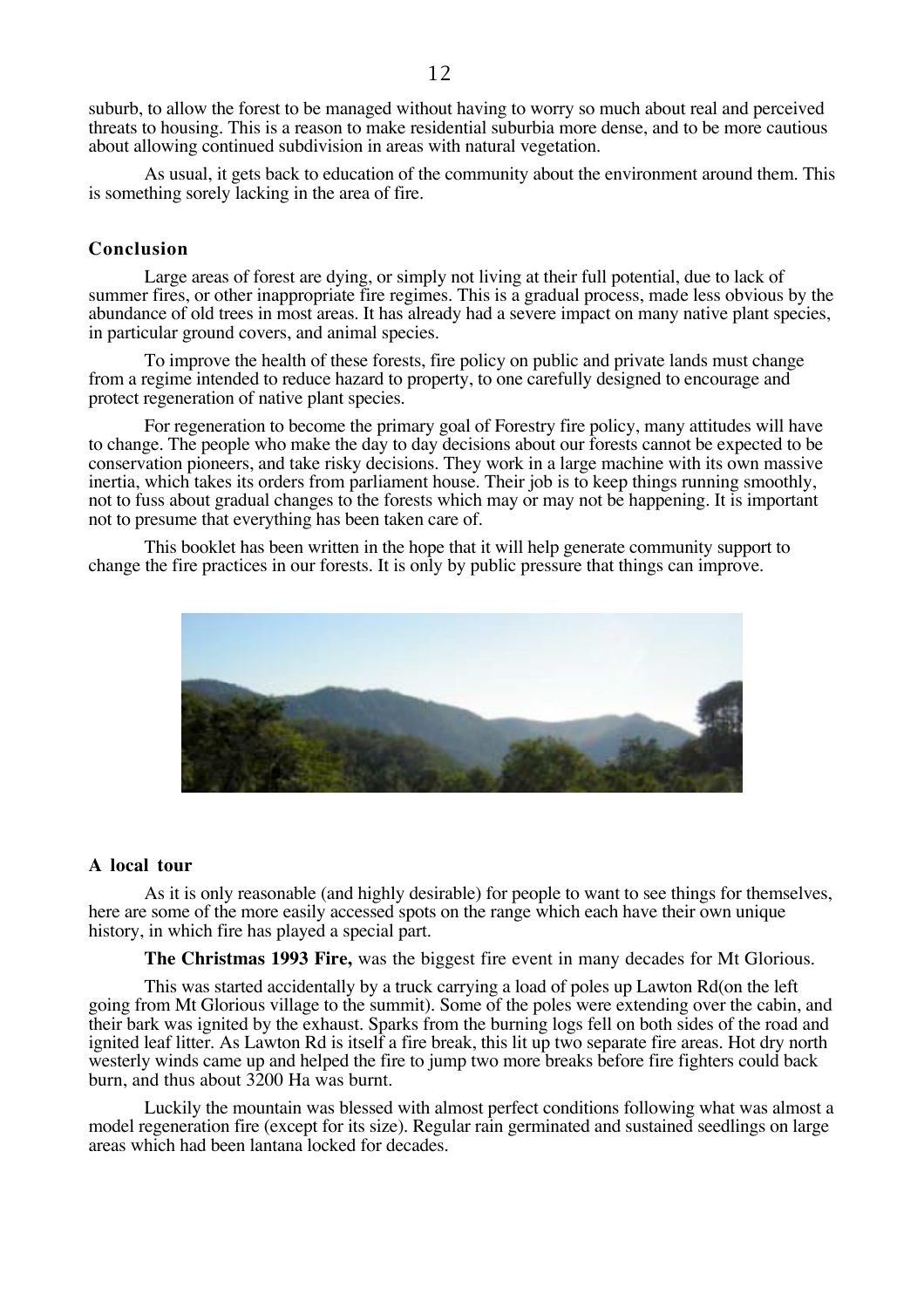The fire extended from Mt Nebo to the Wivenhoe lookout on the western side of the Nebo-Glorious road, only jumping the road in a small area between Harland Rd and the Mt Glorious village.

Some observations after the fire:

Many areas had prolific wheatfield regeneration of eucalypts immediately following the fire, but most of the seedlings were short lived, being swamped by weeds or dying in the following months. The most vigorous seedlings, where highest survival was achieved, germinated on soil which had been scorched by burning wood lying on the ground.

It was surprising what didn't burn e.g. rainforest was generally untouched, many patches of lantana survived, probably by meeting the fire at the wrong time of day for a good burn.

The hottest burning areas, with the most scorching of trees, were heavy patches of lantana.

Many Rainforest trees were surprisingly resistant to fire, but vines on rainforest margins were very susceptible.

Main Rd Mt Glorious, opposite Harland Rd and just towards Mt Nebo, is a small area which was burnt in January 1993, but was protected by firefighters from the December 1993 fires. Most of the January burn area burnt again in December. This summer burn trial was not followed by enough rain to keep young eucalypts alive, and thus the regeneration evident is other species.

**Brown's Road, Mt Glorious,** is an interesting example of a wet sclerophyll (eucalypt) forest in which rainforest is well established, perhaps for a long time to come. Folklore has it that fire came there in 1936 last, the ages of the eucalypts illustrating successive fires. Othe parts of Mt Glorious, including parts of Fahey Rd show evidence of the same fires, including some handsome Sydney Blue Gums.

**Harland Road, Mt Glorious**, past the end of the bitumen, is private land on the northern side- left hand side going out. This had a summer burn in 1992, and is a beautiful example of what a eucalypt forest can look like. There is a vigorous understorey of native species, including leguminous vines and bushes with eucalypt seedlings among them. This had previously been burnt in about 1983, and before the recent burn was vegetated with the usual mix of eucalypts and lantana .

**Main Road, Mt Glorious,** opposite the Mt Glorious Biological Centre, is an area that has been rainforest for a long time. Native vines seem to be assisting lantana in its degradation. This is perhaps due to the clearing for the road and private property opposite allowing the S.E. winds to progressively damage the trees from the roadside in. The vines and lantana seem to be blocking the usual gap closure mechanism by smothering seedlings and pulling down saplings.

Such a situation of rainforest directly abutting a clearing would have been very unusual in nature, as the normal boundary to rainforest is eucalypt forest. The presence of adjacent eucalypt forest might tend to work in favour of the trees and against the vines, by reducing the light at ground level.

This is a site which may not have seen fire for thousands of years, and would not be a site on which fire could be used to stimulate regeneration. Unfortunately the brush hook might be the only tool able to help here. In places along this roadside, patches of lantana and vine have been removed by bulldozer and brush hook and trees planted by the Community Association, and their progress will be interesting to watch.

**Bullocky Hill Road, Mt Nebo,** leaves Mt Nebo Rd at Bullocky Hill, which is the hill just after the turnoff to Jolly's Lookout on the way to Mt Nebo. It comes off on the southern (left hand) side of the main road, and after a locked gate, goes a long way in state forest. Along this road are various recently logged areas, which show various responses to logging and post logging burns. Some wetter areas which were not successfully burnt are now covered in blanket lantana, others which were given a summer burn after logging show good regeneration of eucalypts and associates.

In the area around the locked gate are several examples of what is considered by the timber workers to be box infestation. These areas are dominated by brush box saplings of 100 to 200mm diameter, which can sometimes be several decades old.

**Mt Nebo Rd,** between the Gap and Mt Nebo, shows several areas where burns have been made on a fairly narrow strip between the road and a bulldozed break within sight of the road. These